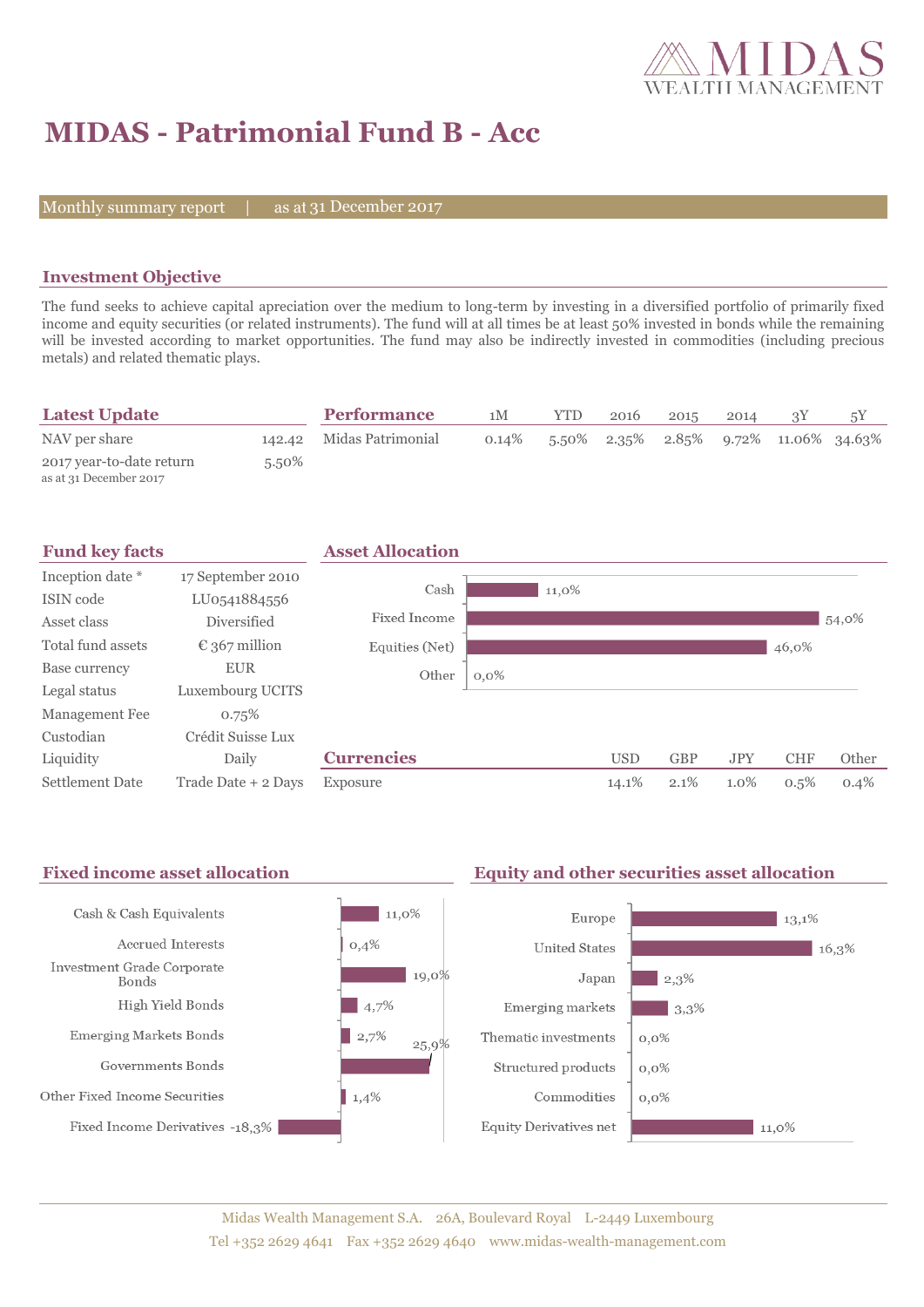

# **MIDAS - Patrimonial Fund B - Acc**

Monthly summary report | as at 31 December 2017

| Top 10 fixed income holdings         | <b>YTM</b> | Rating     | Weight  | <b>Fixed income rating breakdown</b> |
|--------------------------------------|------------|------------|---------|--------------------------------------|
| DEUTSCHLAND REP : DBR 0 1/2 08/15/27 | 0.4%       | AAA        | 5.5%    |                                      |
| SPANISH GOV'T: SPGB 1.45 10/31/27    | 1.6%       | $BBB+$     | 5.4%    | AAA<br>10,5%                         |
| PORTUGUESE OT'S : PGB 27/8 07/21/26  | 1.7%       | BBB-       | 3.9%    | 5,8%<br>AA                           |
| BTPS: BTPS 0.35 11/01/21             | 0.4%       | <b>BBB</b> | $3.5\%$ | $0,0\%$<br>А                         |
| FRANCE O.A.T.: FRTR 0 1/2 05/25/25   | $0.3\%$    | AA         | $3.0\%$ | <b>BBB</b><br>46,1%                  |
| BTPS $I/L$ : BTPS 0.1 05/15/22       | 1.1%       | <b>BBB</b> | $2.0\%$ | <b>BB</b><br>7,5%                    |
| CELLNEX TELECOM : CLNXSM 27/8 04/1   | $2.4\%$    | $BB+$      | 1.7%    | B<br>10,4%                           |
| GAZPROMBANK: GPBRU 3.984 10/30/18    | 0.8%       | $BB+$      | 1.7%    | CCC<br>$0.0\%$                       |
| BOLLORE SA : BOLFP 2 01/25/22        | $1.3\%$    | <b>NR</b>  | $1.7\%$ | <b>NR</b><br>19,6%                   |
| ILIAD : ILDFP 1 1/2 10/14/24         | $1.5\%$    | <b>NR</b>  | 1.6%    |                                      |

| Sector     | Weight | <b>Equity sector breakdown</b>                                                                                          |
|------------|--------|-------------------------------------------------------------------------------------------------------------------------|
| Financials | 0.8%   | <b>Consumer Discretionary</b><br>$11,2\%$                                                                               |
| Financials | 0.8%   | Consumer Staples<br>11,5%                                                                                               |
| Financials | 0.8%   | Energy<br>8,0%                                                                                                          |
|            | 0.7%   | Financials<br>18,7%                                                                                                     |
| Financials | 0.7%   | Health Care<br>13,4%                                                                                                    |
| Financials | 0.7%   | Information Technology<br>18,3%<br>Industrials                                                                          |
|            | 0.7%   | 8,9%<br>Materials<br>$\frac{1}{2}$ 5,1%                                                                                 |
|            | 0.7%   | Telecommunication<br>$1.6\%$                                                                                            |
| Financials | 0.7%   | Utilities<br>1,1%                                                                                                       |
|            | 0.6%   | Real Estate<br>$2,2\%$                                                                                                  |
|            |        | Consumer Discretionar<br><b>Information Technology</b><br><b>Information Technolog</b><br><b>Information Technology</b> |

### **Top 5 funds and other holdings**

| Nordea Stable Emerging Markets Equity | 2.7%    |
|---------------------------------------|---------|
| Amundi ETF TOPIX EUR Hedged           | $2.3\%$ |
| MM Convertible Europe                 | $1.4\%$ |